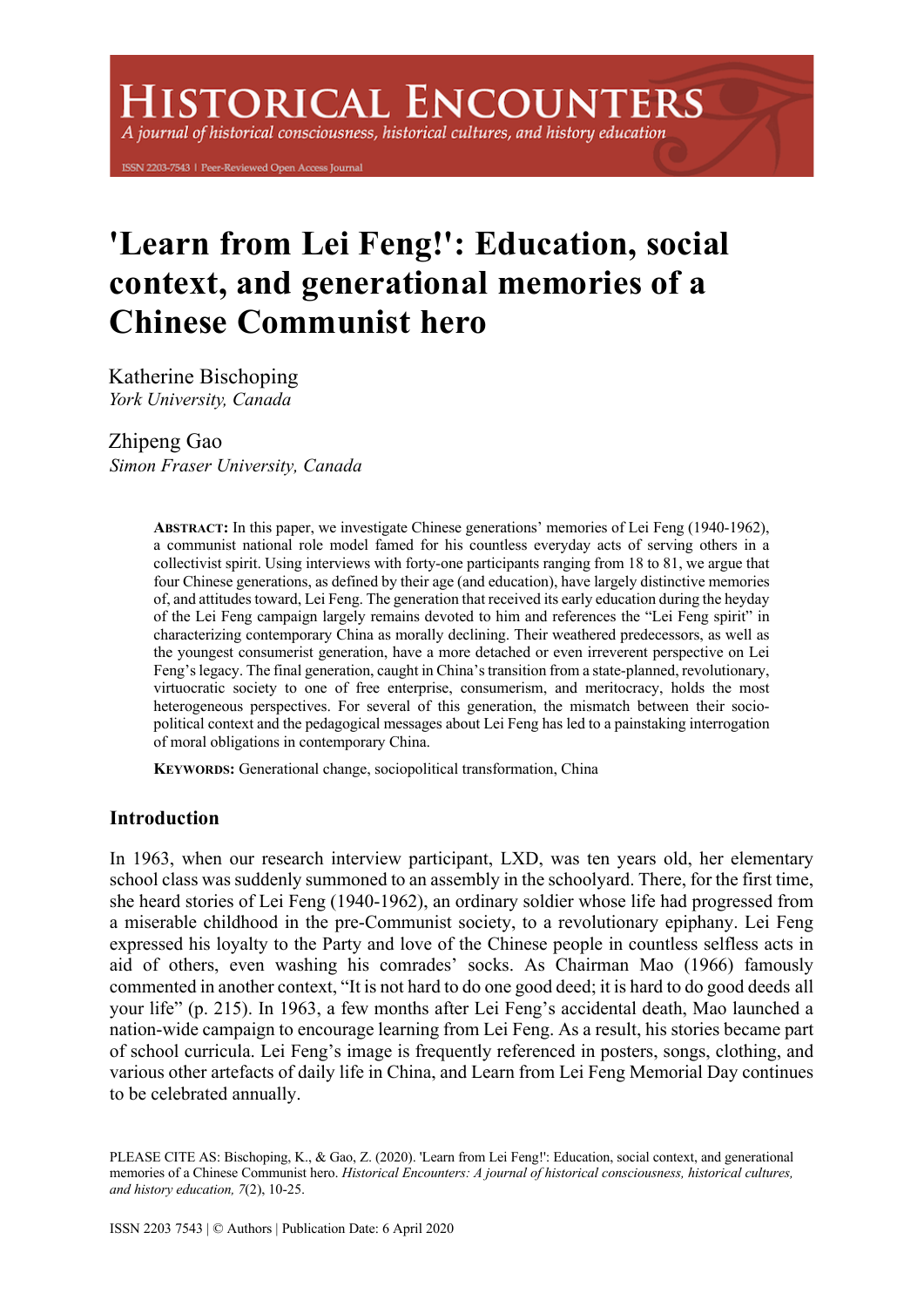Scholars and the Chinese public disagree over whether what is called "the Lei Feng spirit," remains salient in today's China. At one extreme, for example, Farquhar (2002) analyses the use of Lei Feng's image in health website advertising and concludes that his hearty virtuosity must continue to inspire Chinese audiences. An example at the opposite extreme would be Mitter (2003), who contends that in a China that has shifted to capitalism, stories of Lei Feng appeal only to "a few true believers" (p. 120). We concur with Geist's (1990) more nuanced position, in which there is no singular definition of this spirit, so much as complex and shifting constellations of ideas about politics, social change, citizenship, interpersonal relations, and – of abiding interest in Chinese discourse (Lee, 2014) – morality. The Lei Feng story presented to students and to the public, meanwhile, has also undergone its share of transformations at different instances in Chinese history (see for example, Reed, 1995).

Our research participants, who range in age from 18 to 81 years, have had a considerable range of educational experiences, and – more broadly speaking – have varied experiences of the seas changes of China's social, political, and economic history during a tumultuous nearcentury. Using their interview data, we show that variations in their stances toward the Lei Feng spirit and its enactment can be understood in terms of the phenomenon of generations, which potentially coalesce around signal events experienced during a formative life stage (Mannheim, 1952), and which are lastingly informed by these events and the associated opportunity structures (Inglehart & Flanagan, 1987). Our central research contribution is to propose that these varied generational stances toward Lei Feng are powerfully influenced by whether or not the hegemonic messages that each generation of students was exposed to in their early educational years aligns with the messages offered by their broader socioeconomic context.

We will now briefly summarise key points in China's socio-political and educational history, outline our methods, and then address how our participants' generational memories and presentday reflections on the notion of learning from Lei Feng relate to our thesis.

#### **An overview of Chinese sociopolitical and educational transformations**

The very oldest of our participants had been born during the Chinese civil wars (1927-1936, 1946-1950), which culminated in the Communist Party's 1949 establishment of the People's Republic of China (PRC). Poverty was rife; enthusiasm for the new society ran high; and as factory workers and peasants' children received new opportunities, school enrolments and literacy vaulted (Deng & Treiman, 1997). The Party collectivized agriculture and created a planned economy in which, as one participant put it, "farmers were farming, and [factory] workers were working." In other words, lifestyles were simple, with little opportunity for entrepreneurialism. Meanwhile, Lei Feng did not yet figure in the national imaginary.

Upon being named a national hero in 1963, the deep impression that Lei Feng made on our research participant, LXD, with whom this article opened, is consistent with his indisputably influential position in the school curriculum (Reed, 1995). His prominence was aligned with the Party's priorities in a time of peace: his self-abnegation as a "tiny screw" in the machine of socialist construction supported the values of comradeship and collectivism; his thrift and diligence were needed in the recovering economy; his childhood escape from a landlord's exploitation to the Party's care legitimised the necessity of class struggle. During the Cultural Revolution (1966-1976), such struggle escalated violently. Wang (2014) holds that Lei Feng's star even fell somewhat during these years, owing to Communist Party factionalism and to how his brand of helpfulness could be considered too egalitarian and too uninterested in identifying the era's new class enemies (such as former landlords' families). More importantly, however, Chairman Mao continued to advocate for learning from Lei Feng. At the lower levels of schooling, the curriculum became focused on politics, ideology, and morality (M. Li, 1990).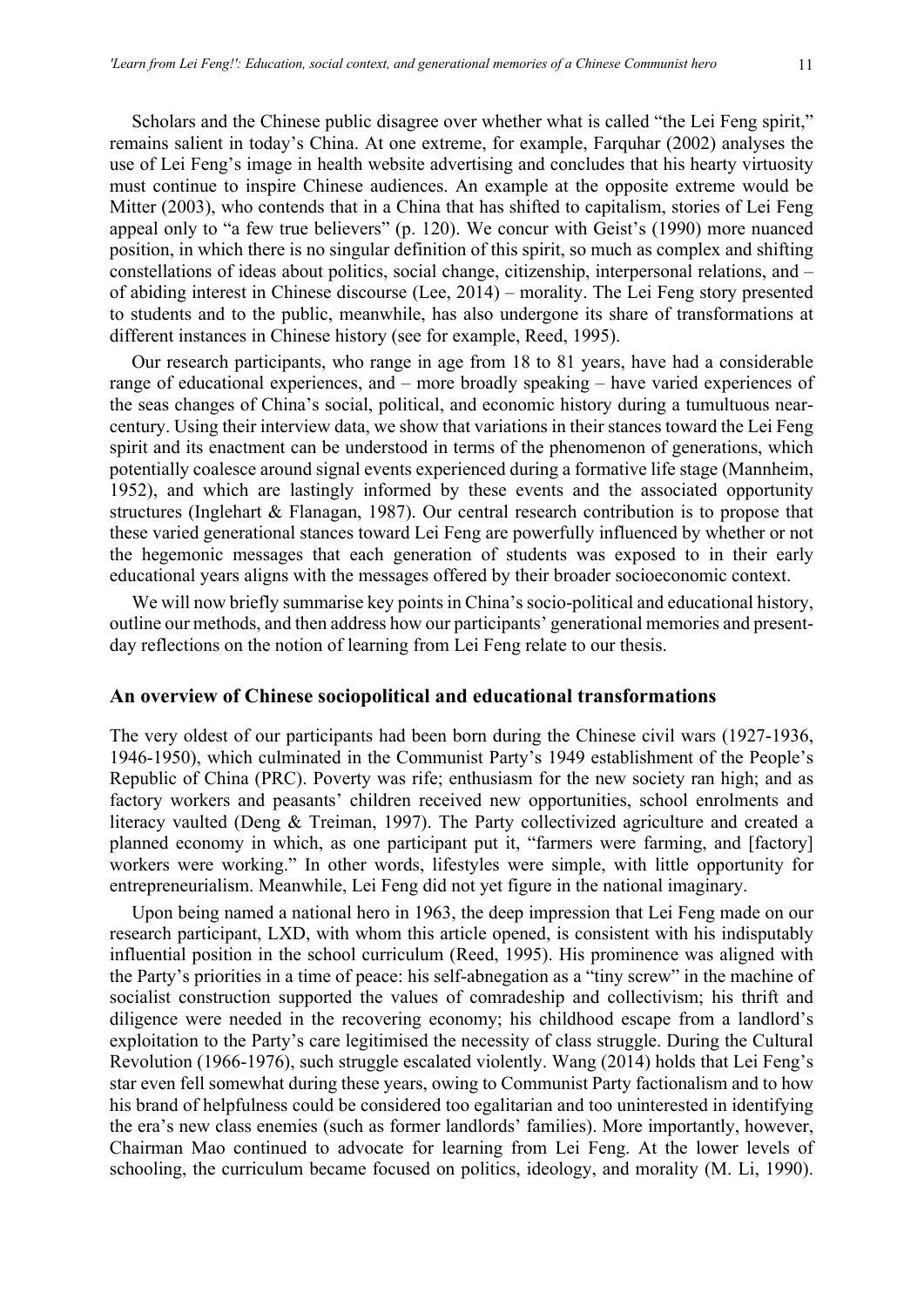While there was much scope to abide the slogan, "Learn from Lei Feng" in the classroom and in school-organised child labour, other subjects fell by the wayside (M. Li, 1990). Upon completing secondary schooling, many graduates were consigned to agricultural work, with no voice in the matter. The vocational school system was dismantled, because it was associated with a tiering that discriminated against the proletariat (Wu & Ye, 2018). Academics were termed "stinking intellectuals", university education, which had hitherto been prized, became regarded as elitist, and enrolments plummeted.

Following Chairman Mao's death, the Cultural Revolution ended. Under the new leadership of Deng Xiaoping, China's economy was reconfigured in several waves of reforms that, according to Jennings and Zhang (2005), were regarded by Chinese of all ages as momentous. Beginning in 1978, the government decollectivized agriculture and permitted both entrepreneurialism and foreign investment, in other words, creating a new opportunity structure. Through educational reforms, the curriculum's weighting toward ideology waned alongside students' interest in it (M. Li, 1990), market-relevant vocational schools were reinstituted, and university enrolments again rose (Wu & Ye, 2018). Another turning point in the reforms came in the 1997-1998 mass privatisations of state enterprises. Thenceforth, opportunities changed further, as the state permitted further free enterprise, consumerism, and to a certain extent, greater freedom of expression. Meanwhile, significant pedagogical reforms saw increasing emphasis given to cultivating students' curiosity, independence, and creativity (Della-Iacovo, 2009).

Lei Feng remains part of school curricula and public campaigns alike, with the state utilising his collectivist spirit to remedy social and political disorder. For instance, after students' prodemocracy demonstrations at Tiananmen Square in 1989, the state promoted a new wave of Lei Feng-based pedagogy linked to patriotism (Kim, 2016). Yet, like other Party campaigns advocating obedience and public service, the Lei Feng campaigns have taken a consumerist guise (Steen, 2014). Lei Feng has been 'rebranded', becoming more individualistic (Hansen, 2015), or turning up in 'newly-discovered' photographs wearing a leather jacket and riding a motorcycle through Tiananmen Square (Steen, 2014).

## **Methods**

Our research is based on interviews with 41 participants in mainland China conducted in 2015. The majority (35) lived in Hebei, a province adjacent to Beijing, China's political centre, while the remaining six lived in Beijing and its neighbouring city Tianjin. These locales vary considerably in population size and wealth, but have close historic and economic ties: historically, Beijing and Tianjin had been part of Hebei and, currently, policy and economic initiatives are developed for what is formally called "jing-jin-ji" [ Bei*jing*, Tian*jin*, and *ji,* an official brief designation for Hebei]. Several of the participants had lived in more than one of three locales. In keeping with the goals of the larger project of which this study is but one part, we selected participants purposively to range in age (from 18 to 81 years), and to vary by gender (17 females, 24 males), Party membership (nine were Party members and the remainder were not), and occupation, including bus conductor, chef, college student, doctor, editor, factory worker, government official, realtor, retired professor, shepherd, and street vendor. In interviews of four to 61 minutes duration, the participants were asked about their learnings, understandings and evaluations of Lei Feng, and about whether and how they saw the Lei Feng spirit being enacted around them. Our emphasis, thus, was on discerning the participants' reception of messages about Lei Feng.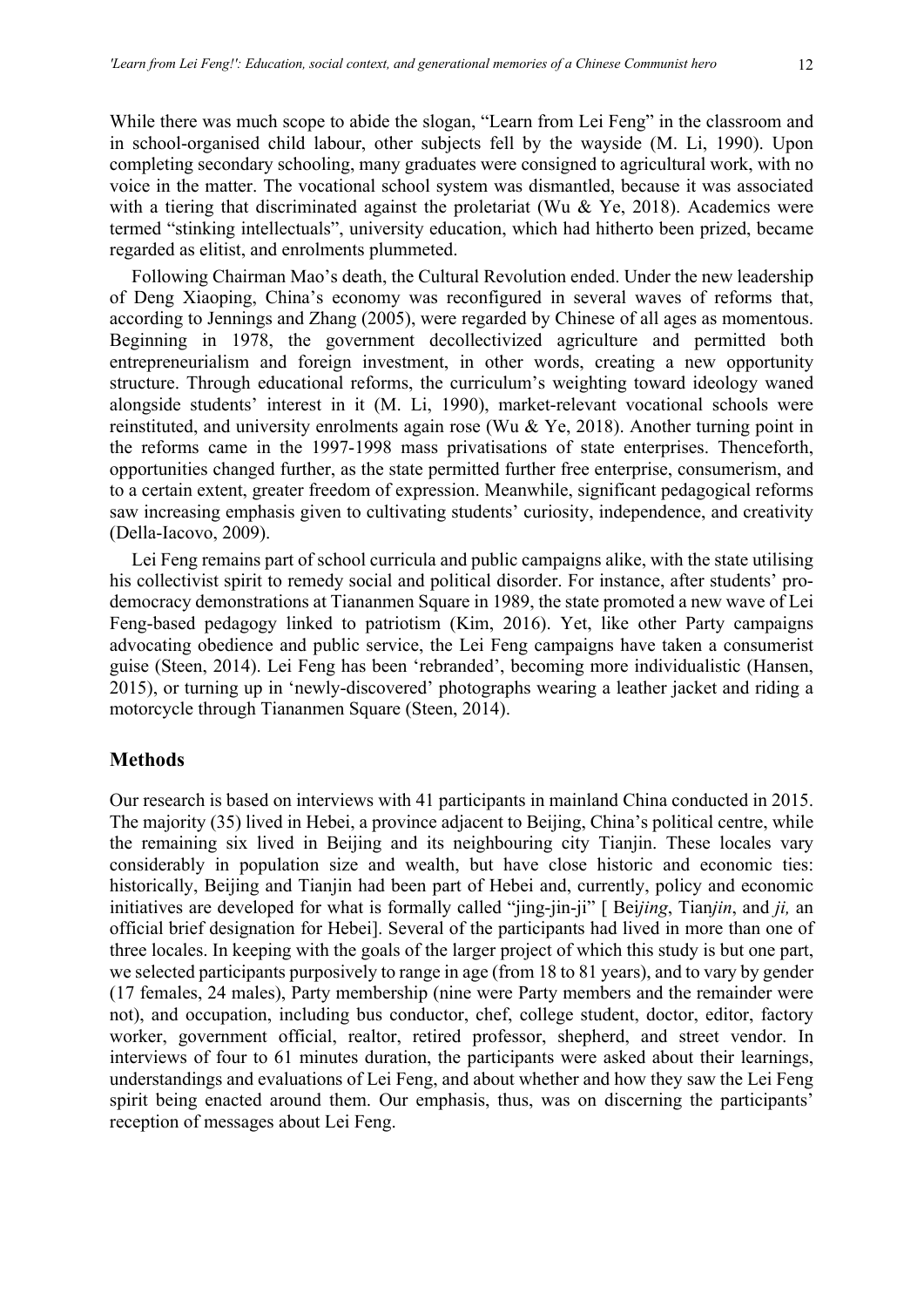# **Results**

## *Demarcating generations*

How to distinguish one generation from another is crucial to our analysis. As Cherrington (1997) notes, following from Mannheim (1952), much of generations scholarship has marked early adulthood as crucial to a generation's potential formation (see also Clifford, 2017). Were we to simply replicate such an approach, we would demarcate generations according to the key events occurring during participants' young adulthoods, that is, the founding of the PRC, the onset of the Cultural Revolution, and different waves of economic reforms, outlined above. However, through a more empirical strategy, one more attentive to participants' voices, we have observed that participants' memories and views about Lei Feng also hinge on their early school years (Clifford, 2017). That his story began with the sufferings and communist epiphany of his childhood might have made it especially resonant with children such as LXD, the 62-year old retired salesperson whose story we presented in our introduction, or ZSY, a 67-year old retired professor, who speaks here:

I was born in the new China, so lucky, without being oppressed by landlords, but how could Lei Feng, such a nice person, deserve to be oppressed in his childhood? Why was the landlord so evil? My thoughts at the time [of my childhood] were very simple. What I had in mind, sometimes, was that the landlord was so bad! How could he set his dog on people?

Accordingly, we divided participants into generations largely according to the period in which they had received the majority of their elementary education. However, we also draw from Sausmikat (2003) the observation that Mannheim's theory permits social factors other than age to influence people's standpoints. In particular, we will address how having no, or minimal, formal education seems pertinent to certain elder participants' stances toward Lei Feng.

| <b>Stance</b><br>toward<br>Lei Feng | Number of<br>participants | Majority of elementary<br>education                                               | Participants'<br>Birth years                                                                                                                   | Participants'<br>ages at time<br>of interview                         |
|-------------------------------------|---------------------------|-----------------------------------------------------------------------------------|------------------------------------------------------------------------------------------------------------------------------------------------|-----------------------------------------------------------------------|
| Observer                            | 6                         | Prior to 1963<br>and/or<br>Received no elementary<br>education                    | Prior to 1948, except for two<br>participants (one born in 1951<br>and the other in 1956), neither<br>of whom received elementary<br>education | 77 to 81,<br>except for one<br>64-year old<br>and one 59-<br>year old |
| Devotee                             | 15                        | Initial years of Lei Feng<br>campaign<br>and Cultural Revolution<br>$(1963-1976)$ | 1948-1966                                                                                                                                      | 49-67                                                                 |
| Transitional                        | 12                        | Early economic reform<br>years<br>$(1977-1996)$                                   | 1970-1987                                                                                                                                      | 28-45                                                                 |
| Light-Hearted                       | 8                         | Later economic reform<br>years<br>$(1997 - onward)$                               | 1990-1997                                                                                                                                      | $18 - 25$                                                             |

| Table 1: Breakdown of participants |  |
|------------------------------------|--|
|------------------------------------|--|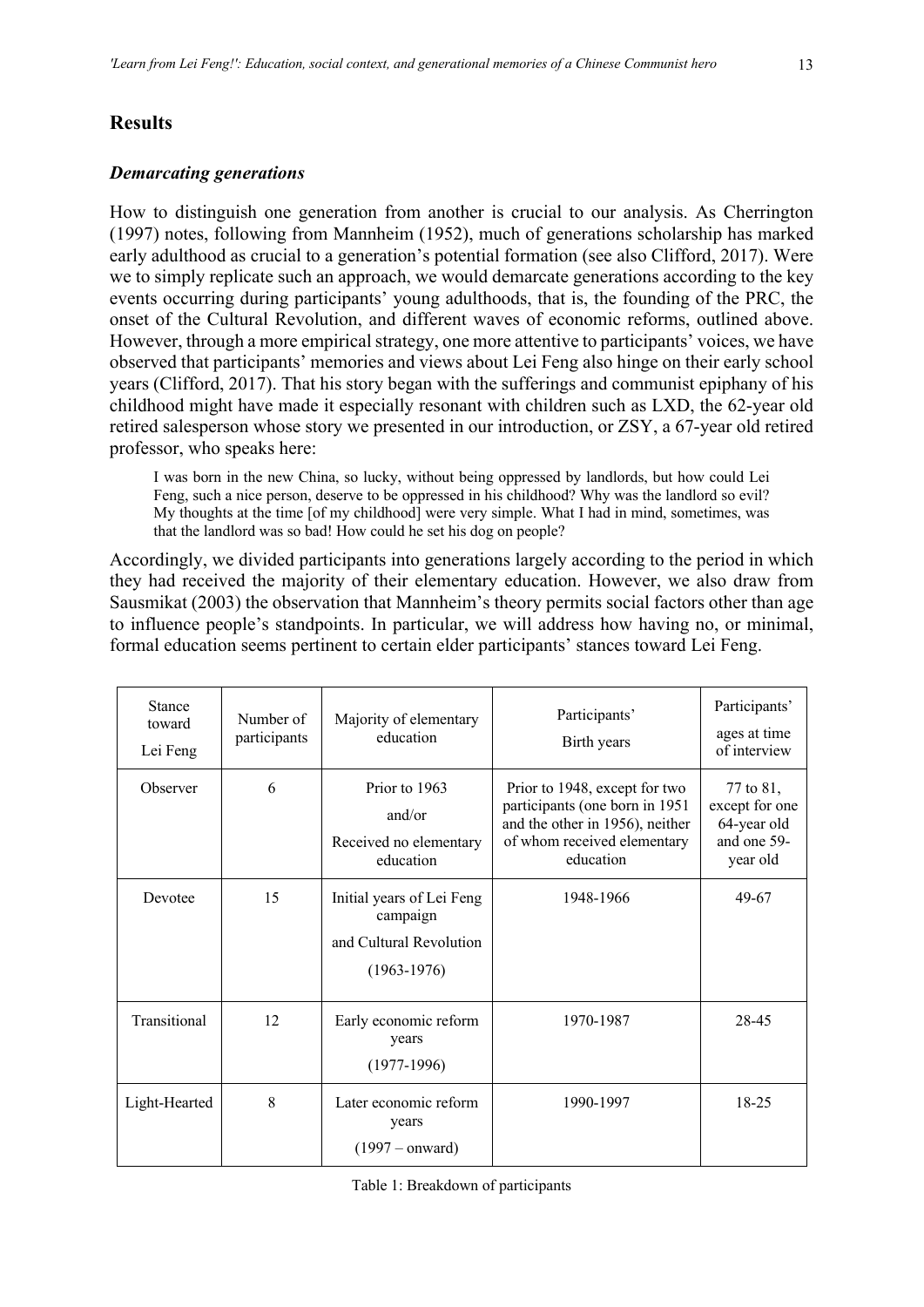Because we are more interested in the participants' stances toward Lei Feng than their generational identity *per se*, we take these stances as the basis to structure our discussion of results instead of strictly following chronology. More specifically, we will begin with a generation of devotees, the second-oldest generation, who express an ardent and enduring desire to emulate Lei Feng. Next, we move to the opposite end of the spectrum and discuss two detached generations; the oldest generation that impassively observes Lei Feng's position as role model, and the youngest generation, whose light-heartedness about Lei Feng sometimes

reaches the point of flippancy. Finally, we conclude our discussion with the remaining, transitional generation, whose members painfully search for their identity and relation to society through interrogating Lei Feng's stories.

#### *The generation of devotees*

The Devotees are the peers of LXD and ZSY, whom we introduced earlier. They had received at least middle school education (in Canada, roughly the equivalent of Grades 7 to 9), and at the 1963 outset of the Lei Feng campaign, several of them were already in elementary or middle school. By 1978, when China's economic reforms began, all had completed their early education and had also experienced the 1966-1976 Cultural Revolution. Today, this generation is popularly held to be controversial. Its activist Red Guard members' participation in the Cultural Revolution is frequently construed as manifesting an idealism that veered into brutalism and a craving for power (Jiang & Ashley, 2000). Yet, this generation has also garnered sympathy for encountering a series of misfortunes, including the Great Famine of 1958-1962, the loss of educational opportunities, and mass unemployment during the 1990s economic reform (Hung & Chiu, 2003). We dub this generation the "Devotees" because its members exhibited the most enduring knowledge of, and reverence for, Lei Feng. They also distinguished themselves in their keenness to talk about Lei Feng, and in their outpouring of memories and reflections. During one interview that was underway outdoors, TXM, a junior high school-educated factory worker-turned-realtor who happened to be sitting on a nearby bench, took over the conversation for an hour.

The essence of the "Lei Feng spirit", as TXM and other enthusiastic participants understood it, was derived from the revolutionary epiphany that had followed his childhood hardships. When a married couple looked at one photo of him reading *Selected Works of Chairman Mao*, they recounted this story together. The wife, a middle school-educated retired salesperson, spoke sympathetically of Lei Feng's "too lonely, helpless" orphaned state, and the husband, a junior high school-educated office worker and driver, chimed in to underscore how the Party's liberation had given Lei Feng cause to be thankful. The story, as they told it, closely mirrored the plot line of *Lei Feng de shaonian shidai* [Lei Feng's Childhood] (Qian & Liu, 1966), the illustrated storybook that was the most widely-circulated work written for children about Lei Feng.

To this generation, the result for Lei Feng was a spirit that abnegated the self and rejected class enemies, while determinedly embracing collectivism. Two participants, quoting a stanza attributed to Lei Feng by *Liaoning Ribao* [Liaoning People's Daily] (1963), put it this way:

Treat comrades like the breeze in spring

Work hard like summer's sunshine

Conquer individualism just like autumn's wind sweeps away withered leaves

And treat the enemy as ruthlessly as the cold of winter. (p. 3)

Amongst the specific examples of Lei Feng's behaviour cited by several participants was how, rather than wearing the new clothes that the army routinely issued him, he would give them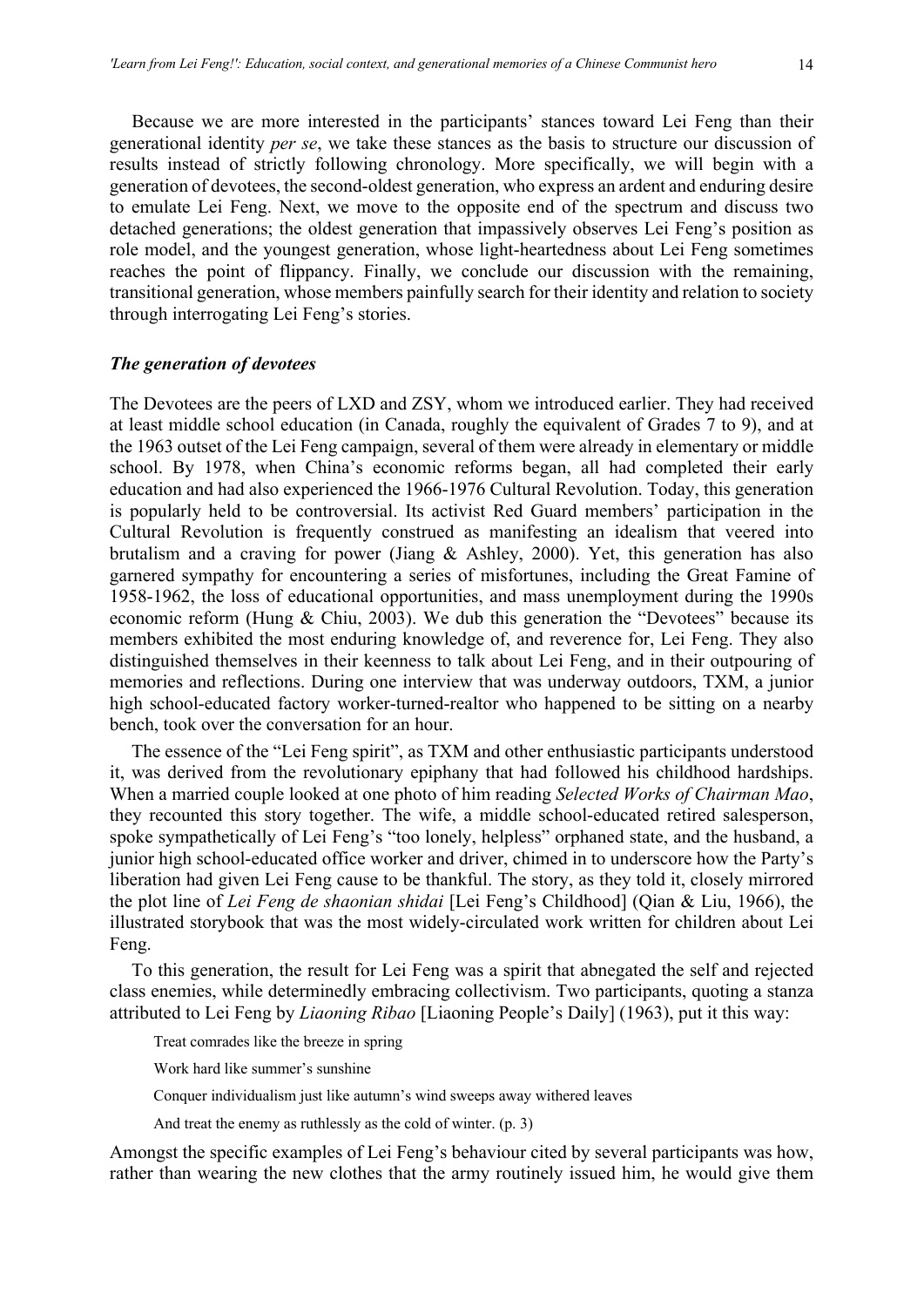away to the poor, and make do by mending his old ones. Finally, these participants inextricably connected Lei Feng to Chairman Mao, often veering into long commentaries on Mao or the revolution without seeing a need to explicate their relevance to a Lei Feng interview. "One sentence from Chairman Mao is worth ten thousand ordinary sentences", said the retired salesperson mentioned earlier. This connection, however, was little noted by other generations.

The Devotees had acquired their knowledge of Lei Feng through state-produced mass media often circulated via schools. Photographs and films had left a lasting impression on many participants, who during the interview envisioned him wearing his eponymous padded-cotton winter cap with earflaps, or figuring in various altruistic scenes. Further, singing – a medium distinctive in that it requires no material carrier – served as a tool for simultaneously delivering knowledge about Lei Feng and creating an affective affiliation with him. During the interview, one of the participants even began an impassioned rendering of the Lei Feng song, written in 1963 by military propagandists Hong Yuan and Sheng Mao (1963):

Learn from the good example of Lei Feng, Loyal to the revolution, loyal to the Party. Be clear about what to love and what to hate,

Never forget his [proletariat] origin: stand firm with a fighting spirit (translation by the authors).

The pocket-sized illustrated Lei Feng storybooks and collectible cards that the participants recalled welcoming as children, were paralleled by the textbooks that teachers used to give regular lectures on Lei Feng's life, and the brochure, entitled "Learn from Lei Feng, the Great Role Model", that a middle school-educated retired factory worker remembered having received in school. Schools also organised various activities through which students were meant to emulate him, such as cleaning bus station windows, collecting and donating manure to farmers, or helping *wubaohu* (people receiving social assistance because of age or disability) to fetch water.

Similar to the recollections found in other sources (see for example, C. Li, 2009, p. 97), some of our participants recalled having been required to do a few good deeds every week, and then record them for a class on diary keeping. In so doing, they were again emulating Lei Feng, who was understood to have carried out his good deeds modestly, but whose diary also famously enumerated those deeds and reflected on his process of self-transformation. The idea that the children's diaries should have been intended for their teachers' eyes, defies our usual understanding of diarizing as a private means of self-examination. Instead, it became one of many means through which a selfless revolutionary subjectivity was to be accomplished, leaving no gaps between one's inner life and its outer performance (Wang, 2014). As Larson (2011) notes, diarizing became a bid for recognition in a society that Reed (1995) dubs a moralpolitical "virtuocracy". In a similar vein, participant ZSY, the retired professor mentioned earlier, recalled her confusion when she received a poor grade on an essay she had written about returning lost money, just as Lei Feng had.

In adulthood, most of this generation continued to consider themselves influenced by Lei Feng. For example, they spoke of how they kept public areas clean, volunteered to tutor students, and aided elders in emergencies. ZSY, who in her youth had worked at a department store, recounted how she had voluntarily mended the store's broken feather dusters in emulation of Lei Feng's mending habits, and taught herself to play simple airs from Maoist operas so as to better assist customers seeking to choose a flute. Further, the participants' eagerness to discuss Lei Feng and occasional exhortations to us to spread his message could be understood as a continued outcome of an early training to display a vigorous revolutionary subjectivity. TXM, the participant who had taken over another's interview, even proudly asked her little grandson to recite "The Twenty-four Characters," a communist slogan.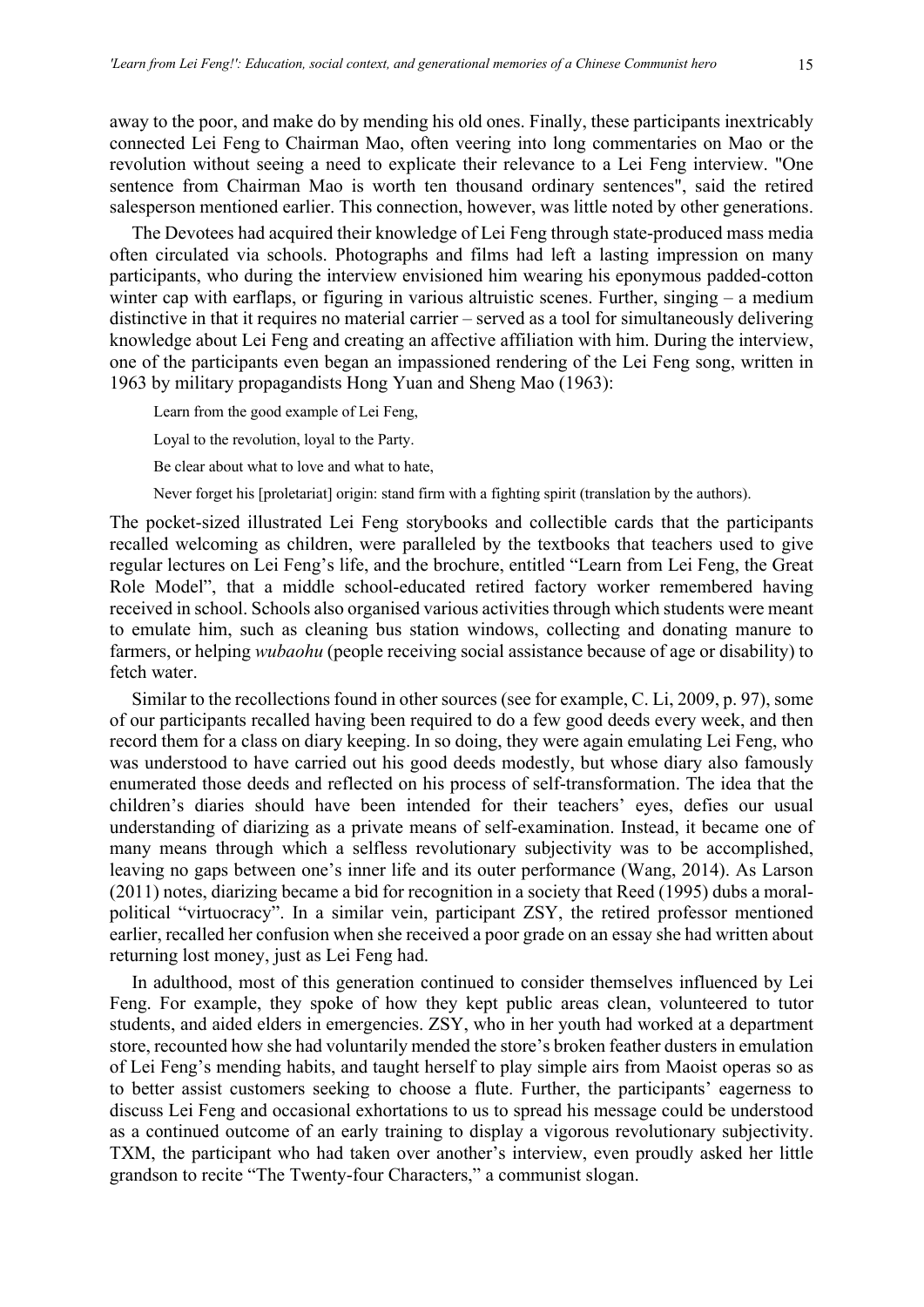That TXM and others of her generation frequently punctuated their interviews with slogans is of additional interest because such idiomatic expressions have what Drew and Holt (1988) have called "a special robustness" (p. 398). That is, they encapsulate commonsensical – here, hegemonic – knowledge in a way that resists argument through its very familiarity. For example, take the rhyming slogan participants used to speak of Lei Feng's clothes-mending practice: *xin san nian, jiu san nian, fengfeng-bubu you san nian* [new for three years, old for three years, and lasting another three years if mended]. In it, stretching one's wardrobe is presented as unremarkably logical, enabling the giving away of new clothing. However, it would be erroneous to follow Gentz (2014) in thinking of this generation as gullibly accepting every slogan, or substituting slogans for coherent thought. Instead, several spoke as connoisseurs of the slogan genre, commenting on which would now seem foolish and which effectively reached the heart of a matter.

Finally, the Devotees used the Lei Feng spirit and the Maoism they associated with it as resources for assessing present-day China (for a similar example, see Hung & Chiu, 2003, p. 224). They frequently contrasted the virtuocratic revolutionary past, with its state-managed economy and largely poor, rural population, to the more individualistic, meritocratic, capitaldriven, open, and urbanised contemporary society. TXM, for instance, was incensed to hear a famous television host comment sarcastically about Mao when "Communists fed you, gave you food and drink." Nowadays, several of this generation opined, people were too eager to seize any opportunity to make money, too selfish, and too prone to coddling children whom TXM excoriated as "so f\*\*\*ing spoiled."

The Devotees also noted that a Lei Feng-like willingness to come to others' aid had eroded in what Lee (2014) has called "the stranger society" of today's China. According to Lee's critical analysis, China's drastic transition from a sociality emphasizing traditional kinship obligations to a Lei Feng-like collectivism in the communist era has left the newly capitalist China with no notion of a civil society in which strangers have obligations to one another. To Lee (2014), the Lei Feng spirit actually has contributed to China's present moral crisis. The Devotees aptly reversed Lee's argument by positing China's contemporary society as the symptom and Lei Feng as the cure. For instance, they, like many participants brought up a figure currently salient in China's moral landscape, that of the elderly swindler who feigns being in need and then blackmails Good Samaritans (Gao & Bischoping, 2018). In response to what they saw as moral corruption, the Devotees sought a renewal of the Lei Feng spirit, for in ZSY's words, "If everyone learns from Lei Feng, who will cheat others?"

## *The detached generations*

Having introduced the Devotees, with their lasting bond to Lei Feng, we now shift to the other end of the continuum occupied by the eldest and youngest generations, both of whom know comparatively little about Lei Feng, and view him with detachment.

#### *The generation of observers*

This generation is comprised of six participants united by their lack of elementary schooling about Lei Feng. Three of them – a shepherd, a retired factory worker, and a street vendor – had no formal education. One had attended part-time school as an adult to make up for her lack of education in her childhood. The remaining two were both Party members, had both worked at a university before retiring (one as an administrator and the other as a professor of horticulture who had served for a time as a political educator), and had both completed their elementary education well before Lei Feng's designation as a hero. This group of participants is certainly small and our conclusions about it should only be read as tentative. That said, whether highly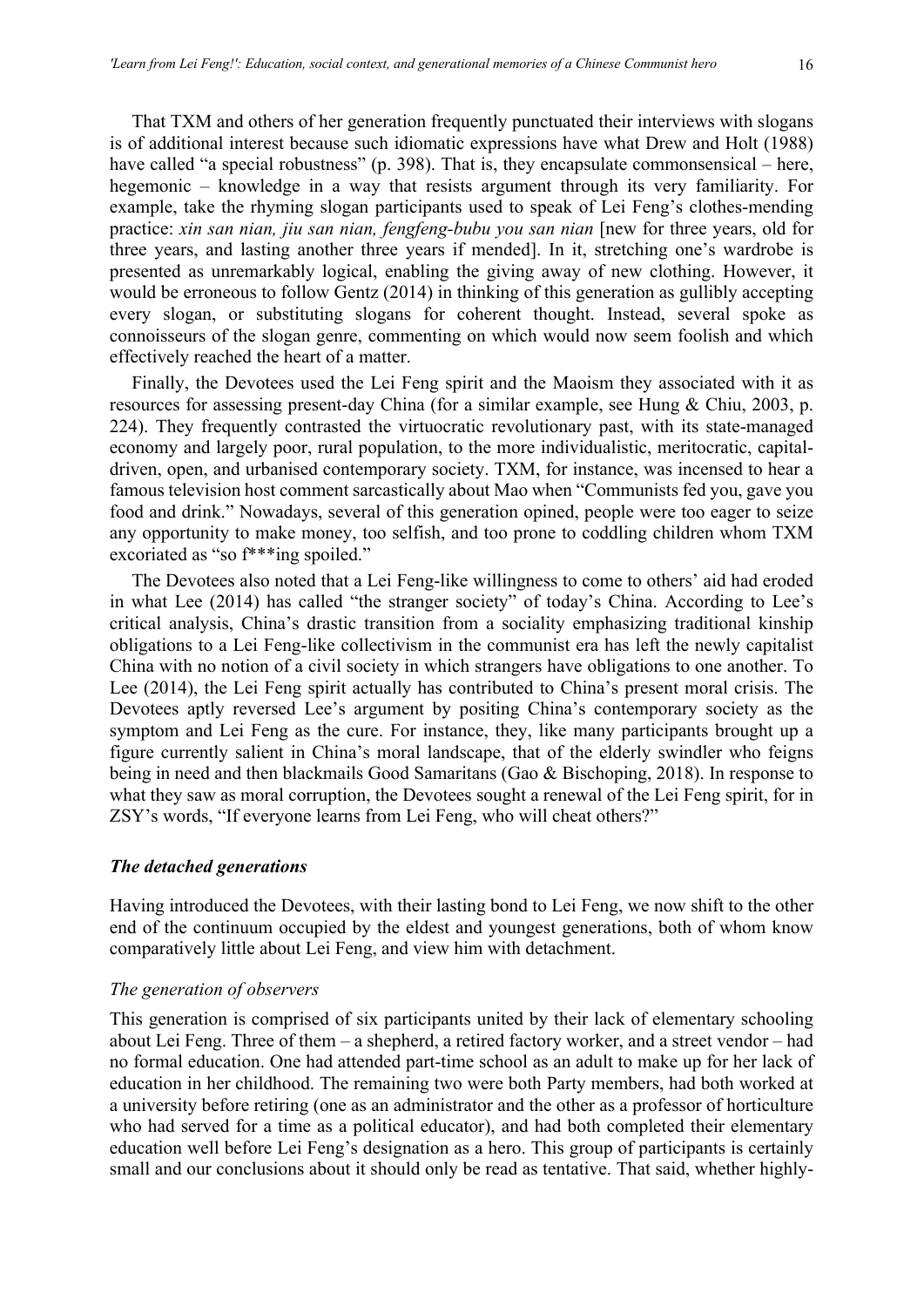educated or illiterate, members of this group have some notable commonalities. First, although the socio-political contexts in which these participants learned about Lei Feng were identical to those of the Devotees, the media through which they learned about him were fewer. In contrast to the books, school-organised labor and the associated diary-writing detailed by the Devotees, these six participants had typically learned of Lei Feng through radio broadcasts or the occasional movie such *as The Days without Lei Feng* (Wang, Kang & Lei, 1996).

The less educated participants among the Observers had but a vague, limited knowledge about Lei Feng. The shepherd, for instance, thought that Lei Feng still had a father in his adulthood, even though he had been orphaned in childhood. This participant also confused Lei Feng with other communist heroes who had died spectacular deaths, for instance, by fire or in battle. Most importantly, for all the Observers, the affective immersion in Lei Feng's story which the Devotees had so palpably shown, was absent. Take for example, the musings about Lei Feng's story by YHM, the 81-year old retired university administrator. He reflected on whether Lei Feng's values were essentially communist or a manifestation of earlier Confucian values, and whether Lei Feng was indeed self-abnegating or actually tended to be so dressy as to wear leather shoes, which had been expensive in those days. In so doing, YHM located himself *outside* the Lei Feng story, both affectively and temporally, and thus able to detachedly contemplate alternate ways that he could have been written into official history.

While the Observers commended Lei Feng, they decidedly did not manifest a desire to emulate him through self-sacrifice. The data held several traces of this absence. For instance, when asked to name a Lei Feng-like deed, the street vendor in the sample pointed to another vendor, who was pouring water onto the hot pavement so as to cool it. Because a cooler street would encourage customers to linger and buy, this good deed arguably sprang more from a profit motive than from self-denial. For some other participants, it was younger people – and not they themselves – whom they expected to see emulating Lei Feng. From the opening sentences of her interview onward, WYZ, the retired factory worker, answered questions about praxis-based "learning from Lei Feng" by recollecting her children's ages and educational stages, rather than society-wide acts of learning in which she had participated. She also spoke of Lei Feng Day as a day on which others would offer her shoe repairs and free haircuts, rather than as a day on which she served others. Similarly, even when former political educator WDF recalled using Lei Feng as a pedagogical tool, she consistently spoke of her university students' interest in such learning, rather than her own.

Where WDF's greater sympathies lay, we suggest, is evident in her reminiscences about the powerful experience of visiting soldiers wounded in the Korean War (1950-1953), during which she had been 13 to 16 years old:

WDF: We actually went to visit the injured People's Volunteer Army soldiers, who had just come home from the front for rest and treatment. We went there to console them, and they told us how tough combat was on the Korean front, how they would fight the imperialist Americans, things like that. These were all real, vivid teaching materials, right?

ZG: Okay, while you consoled them, they gave you a vivid lesson.

WDF: So we inherited some of the ideas from that time.

The childhoods of the eldest in this group would also have included extraordinary passages in Chinese history, marked by violence and by the reversal of fortunes of the wealthy and the impoverished. The civil war of 1946-1950, its dramatic stories of heroism, the 1949 proclamation of the PRC, the institution of collectivization and executions of landlords could have considerably impacted their formation as a generation in childhood. In Jennings and Zhang's (2005) research on how generations in Shanghai identify the most momentous event of times past, a similar generation highlights the land reforms and the founding of the PRC*.* Accordingly, for our eldest participants, Lei Feng's childhood hardships would not have been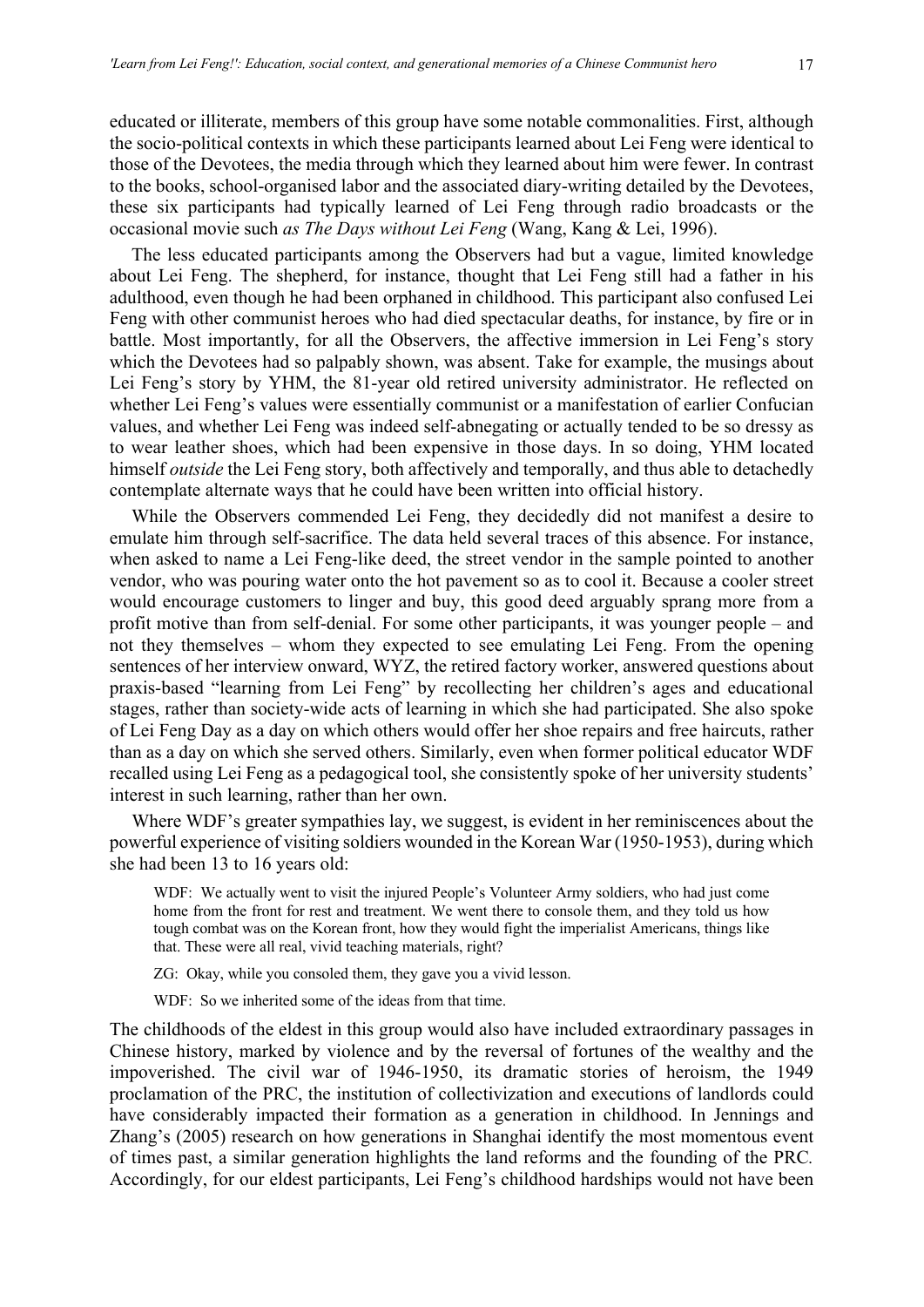all that newsworthy, nor might his particular form of exemplariness. However, perhaps as welleducated Party members, WDF and YHM similarly presented Lei Feng as continuing to be relevant, contextualizing him as "a hero of peace" and "popular in times of peace."

#### *The light-hearted generation*

Alongside the oldest and least-educated participants, we found the eight youngest to speak of Lei Feng with detachment rather than devotion. This generation was represented largely by 18 to 21year old students at a vocational college, as well as by CL, a 25-year old medical editor. They have in common that their elementary schooling had succeeded – or, in CL's case, overlapped with – the mass privatisation, and other radical economic reforms of 1997 onward. Lei Feng was allocated only scant time in the curriculum. Vocational college student RJJ recalled coming upon Lei Feng's story purely by chance when searching online for a horror movie. One of his classmates recalled that Lei Feng had been mentioned only twice in politics and ideology classes. University-educated CL said that she had learned about Lei Feng by independently reading her primary school text, as her teacher had not spoken of him at all. The educational activity that the Light-Hearted generation most frequently mentioned was copying a poster of Lei Feng onto their school blackboard's news display.

Like many of the Observers, these Light-Hearted participants' knowledge was slight. Whether Lei Feng had leapt into a manure pit to rescue someone, had been tricked into aiding an elderly swindler, or had simply been "very loving" toward others was anyone's guess. These participants' comments on photos and the "Learn from Lei Feng" song were particularly telling. As he looked at a photo of Lei Feng helping an older woman cross the road, participant RJJ guessed that this woman was Lei Feng's mother. He was startled to learn that Lei Feng's mother had died in his childhood, a point that had so touched the hearts of the Generation of Devotees. Meanwhile, when a friend of RJJ's looked at the photo of Lei Feng reading Mao's works by flashlight, he could not guess what this reading material might be. Although they had heard the "Learn from Lei Feng" song, many had not assimilated the sense of the first line of its lyrics, which calls Lei Feng as "loyal to the revolution, loyal to the Party."

These comments point to a significant change in the narrativization of Lei Feng's life. To the Devotees, the oppression that this peasant child had experienced at the hands of landlords provided the narrative's central conflict, while a revolutionary epiphany served as its climax. All Lei Feng's subsequent good deeds and self-transformatory work flowed therefrom. In the narratives of the Light-Hearted, as in the textbooks, movies, and propaganda campaigns of a now capitalist, entrepreneurial China (Edwards & Jeffreys, 2010, p. 28; Reed, 1995; Roberts, 2015), such a conflict and climax were generally absent. The narrative's teeth had been pulled, and with them, some of the specificities of historical context upon which some of the eldest had reflected. What remained to the Light-Hearted was a banal figure who was helpful for no impassioned reason.

When asked what instances of Lei Feng-like characters they themselves had encountered, this generation set the bar low. Rather than nominating people who had sacrificed themselves in incessant kindness toward strangers, they mentioned kind friends, such as the boy who had used to give RJJ bicycle rides home. Rather than appearing inspired by this friend or profoundly attached to him, RJJ spoke casually of how the two had fallen out of touch. His peers suggested lightly that it was Lei Feng-like to do routine chores, such as sweeping their homes. Part of what makes these participants' detachment from Lei Feng's helpfulness so fascinating is that they themselves had been so genuinely helpful to coauthor Zhipeng Gao. RJJ energetically rounded up potential participants from among his college student peers, one of whom gave Zhipeng an ice cream bar. However, being helpful did not seem to be the participants' end, so much as a means of passing time entertainingly; several of them injected themselves into one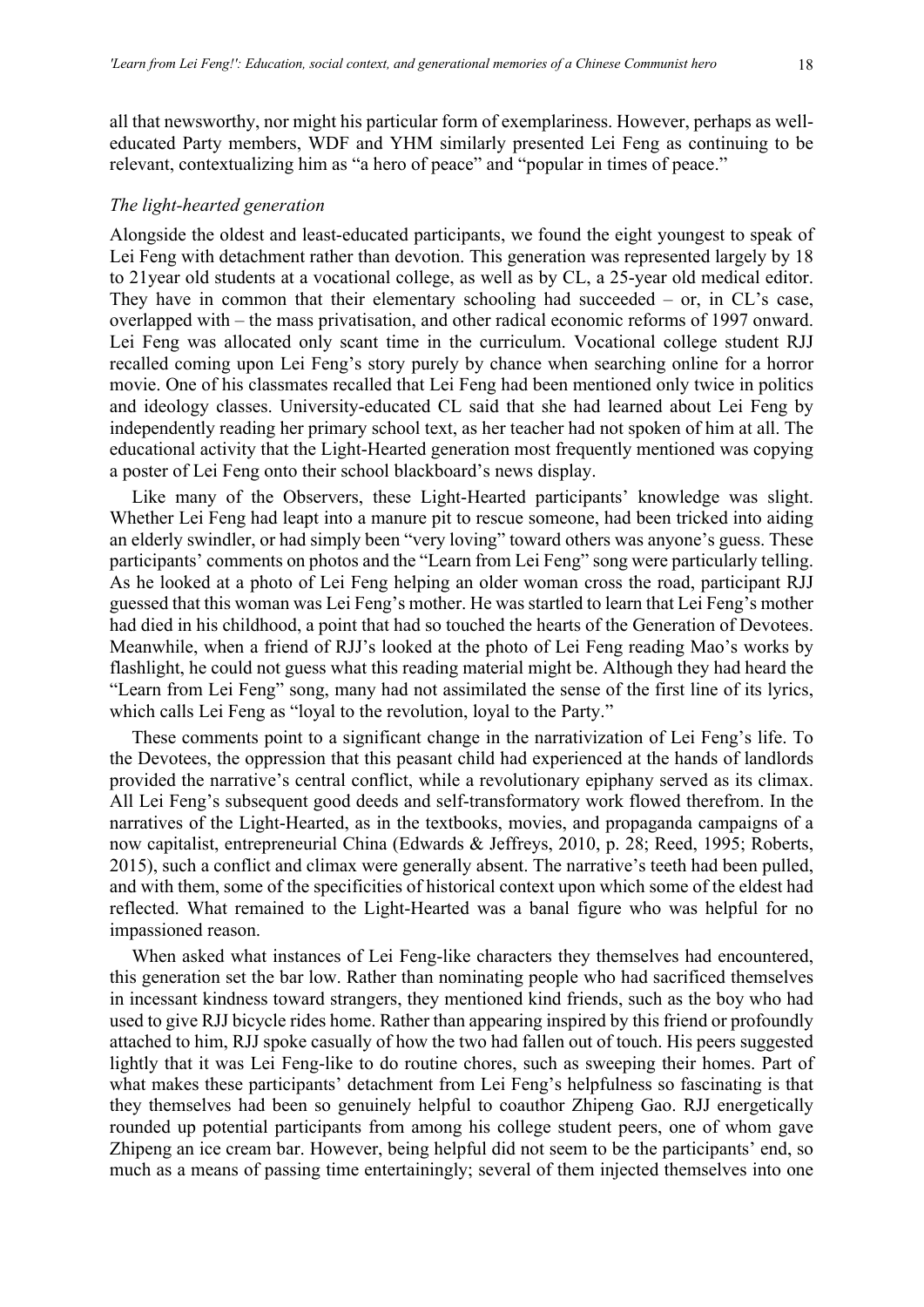another's interviews, and RJJ helped himself to Zhipeng's cigarettes, a mischievous act given their age difference. In addition, much about Lei Feng and the interviews amused them, including RJJ's discovery that Lei Feng's mother had died during his childhood. Participant CL even said that she had read about Lei Feng so as to poke fun at people who might speak of learning from him: "I tell them, you learn it: then die young!"

Such a stance was consistent with the youngest generation's socioeconomic context. They had grown up in a China in which consumerist values such as pleasure, novelty, and status made more sense than did vestiges of collectivism (Jing & Ruiming, 2013). The Party's hegemony increasingly faces market competition. In our young participants' reception of these diverse messages, the consumerism was what stuck: RJJ considered public service advertisements showing Lei Feng to look "very handsome," but CL condemned her Lei Feng satchel as, "So ugly! Makes me look like a bus conductor!" In CL's view, while certain aspects of the accuracy of communist hero propaganda could be questioned, what mattered more was that Lei Feng was off-trend: "His moment has passed. Nowadays people are not interested in his stories." Indeed, it is difficult to see the relevance of a hero known for darning his socks to a generation who can throw their satchels away.

#### *The generation in transition*

We now turn to the generation falling between the Devotees and the comparatively irreverent youth; a generation that, roughly speaking, comprises the students of the former, and the teachers of the latter. In comparison with their predecessors, few of whom had tertiary education, and whose most common occupation was as a factory worker, the majority of the 12 Transitionals had completed tertiary education and most held white-collar jobs, such as meteorologist or elementary school teacher. These participants' expanded access to university education, as well as greater exposure to the diversity of thought offered by the internet, are representative of their generation in China more broadly (Guo & Guo, 2016).

The greater portion of the Transitionals' early education had occurred during the initial post-Cultural Revolution economic reforms, and before the 1997 onset of large-scale privatisation. In their early school years, they had been exposed to a curriculum that remained nominally Communist, but that again extended beyond the narrow subject areas of politics, ideology, and moral education (M. Li, 1990). Sandwiched between well-informed Devotees and uninformed youth, members of this generation had an overall moderate, but heterogeneous, level of knowledge about Lei Feng. In their narratives, we see the drift toward those told by the youngest generation, which were devoid of any history of hardship and class struggle. For example, one Transitional factory worker who distinctly remembered having learned about Lei Feng from school textbooks was nonetheless startled to hear his Devotee father say that Lei Feng had treated the enemy "as ruthlessly as the cold of winter." He repeated the phrase twice, finding it hard to assimilate to his image of Lei Feng as "doing good things, serving the people."

The Transitionals varied in their emotional affiliation with Lei Feng, with some insisting, like the Devotees, that his spirit be conserved, while others were more detached. Likewise, their understandings of what it meant to enact the Lei Feng spirit varied considerably. As an illustration, we may contrast XHG, a teacher whom media had hailed as a "living Lei Feng" because he had aided a stricken elder, to LJC, a chef and Party member, who recalled having bought a bouquet in Lei Feng's memory. Although XHG spoke humbly of his deed, in a manner befitting a modest Lei Feng spirit, he was certain that it had sprung from innately human compassion, rather than in emulation of Lei Feng. Meanwhile, when LJC emphasized that he could have used the bouquet money to purchase a large amount of pork, his words conveyed neither the modesty nor the thrift for which Lei Feng was known. Thus, neither embraced precisely the spirit to which their elders were so devoted.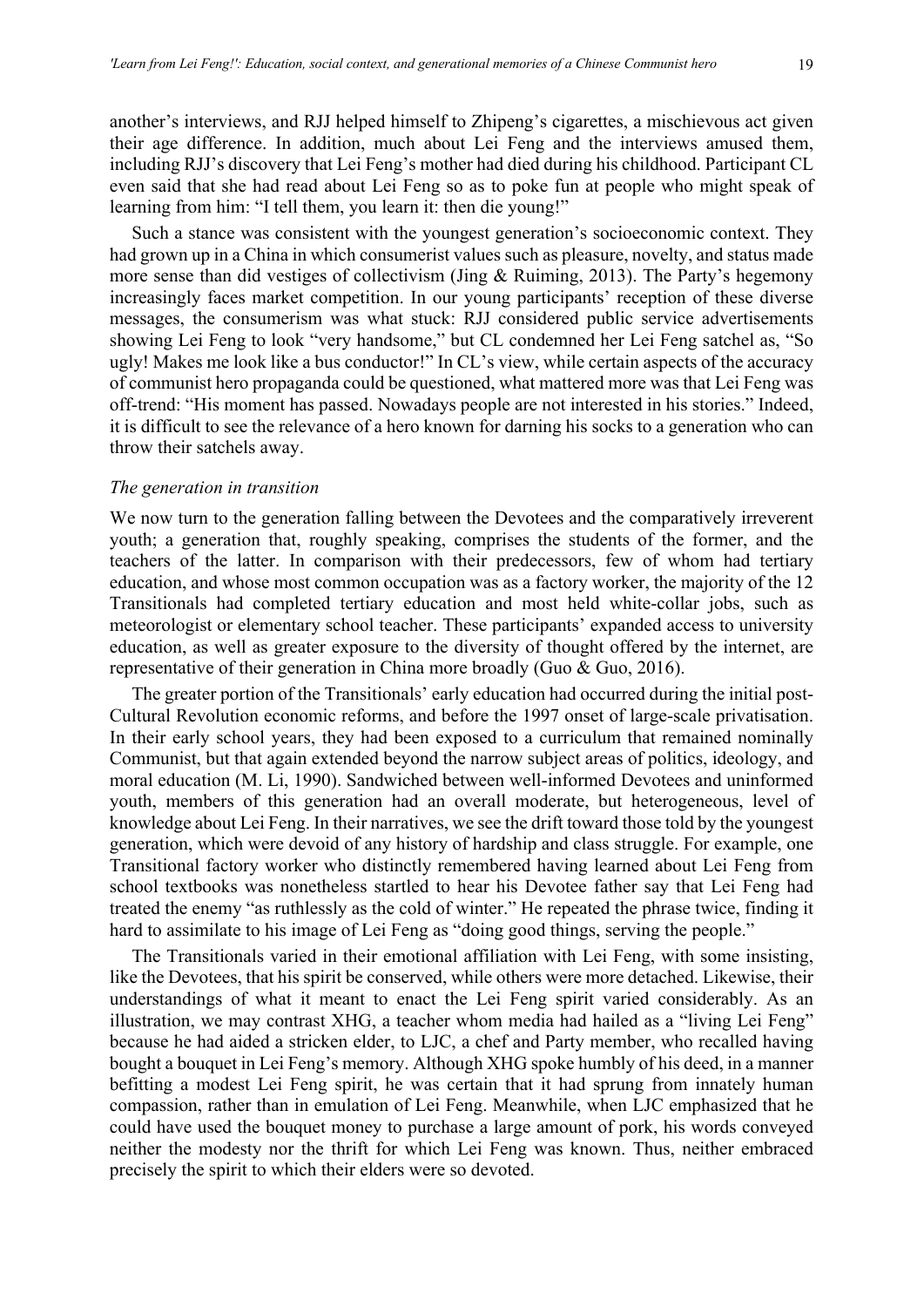It is not only heterogeneous views that distinguish this group of participants. Several also grappled with the contradictions between their collectivist early education and an increasingly capitalist social context. Theirs was a China in which they had seen some seize entrepreneurial or university educational opportunities, and others fall behind. These contradictions seemed to play out in their psychic landscapes, in questioning of the Lei Feng spirit that members of other generations rarely evinced. Instead of scoffing at Lei Feng as passé or observing him detachedly, such participants ruminated painstakingly, as though they continued to feel accountable for failing to meet the moral demands implicit in Lei Feng's narrative. These ruminations were commonly expressed in terms of a monetary discourse, in calculations that pitted what one owed to the collective against what one owed oneself. For example, one salesperson and former soldier said:

I am happy to learn from Lei Feng if I'm able to. But it depends on one's capacity. For example, if I have a thousand RMBs in my pocket, and someone needs help, I can give ten, fifty, or one hundred. Depending on my situation, any of those could be possible. But if I only have fifty RMBs: you ask me to donate ten to this person, I can't do it.

Participant MN, a teacher of Grades 9 to 12 at an elite school in Beijing, was so distraught by moral expectations implicit in positioning Lei Feng as a role model that she terminated the interview. After recalling her childhood admiration of Lei Feng, and a later period of contemplation of his personality and deeds, MN said, "Now I feel he has nothing to do with us." MN's criticisms echo a general dislike, discussed by MacFarquhar (2015), of incessant dogooders, who implicitly reproach ordinary people for failing to meet their standards. Her interview also reflected a specific disillusionment with Party propaganda about self-sacrifice. After inner debate, MN had uneasily concluded that self-interest could be permissible provided that it was also the interest of the collective. Though MN presented her conclusion as personal, hard-won, and critical of the Party, it finds a surprising parallel in the Party-managed conclusion to a nation-wide debate set off in 1980, when *China Youth* magazine published a letter boldly proposing that the fundamental selfishness of human nature meant that collectivist ideals could not be realised (Peng, 2008; Yan, 2011). When MN and other Transitionals invoked concerns about the collective when pondering how much to "learn from Lei Feng," they took what Hall (2009) would call a "negotiated position." That is, they did not resist the hegemonic position, so much as speak within mental horizons that had been hegemonically determined.

Let us return, at a less abstract level, to the calculations of what one owes to others, by revisiting the figure of the blackmailing elderly swindler, mentioned by many Devotees. When reflecting on the moral threat that swindlers posed, the Transitionals maintained that one must be judicious about acting in accordance with learning from Lei Feng. Upon hearing of our inquiry, one of barber CJW's internet chat group friends sent her a rough poem to that effect:

Lei Feng is great, The society is cruel, People's thoughts are hard to fathom. The intention to help does exist, But you need to keep vigilant.

Participants gave several examples of how they enacted such vigilance, with CJW explaining that she had decided to give money and two packets of instant noodles to an old woman because the woman had asked only for water. Wariness also extended to social organisations, with another participant refusing to donate to the Red Cross because two of its officials had squandered donations in an extravagant affair. Throughout such discussions, the Transitionals echoed the Devotees' view that China's present was crooked while its past had been simple and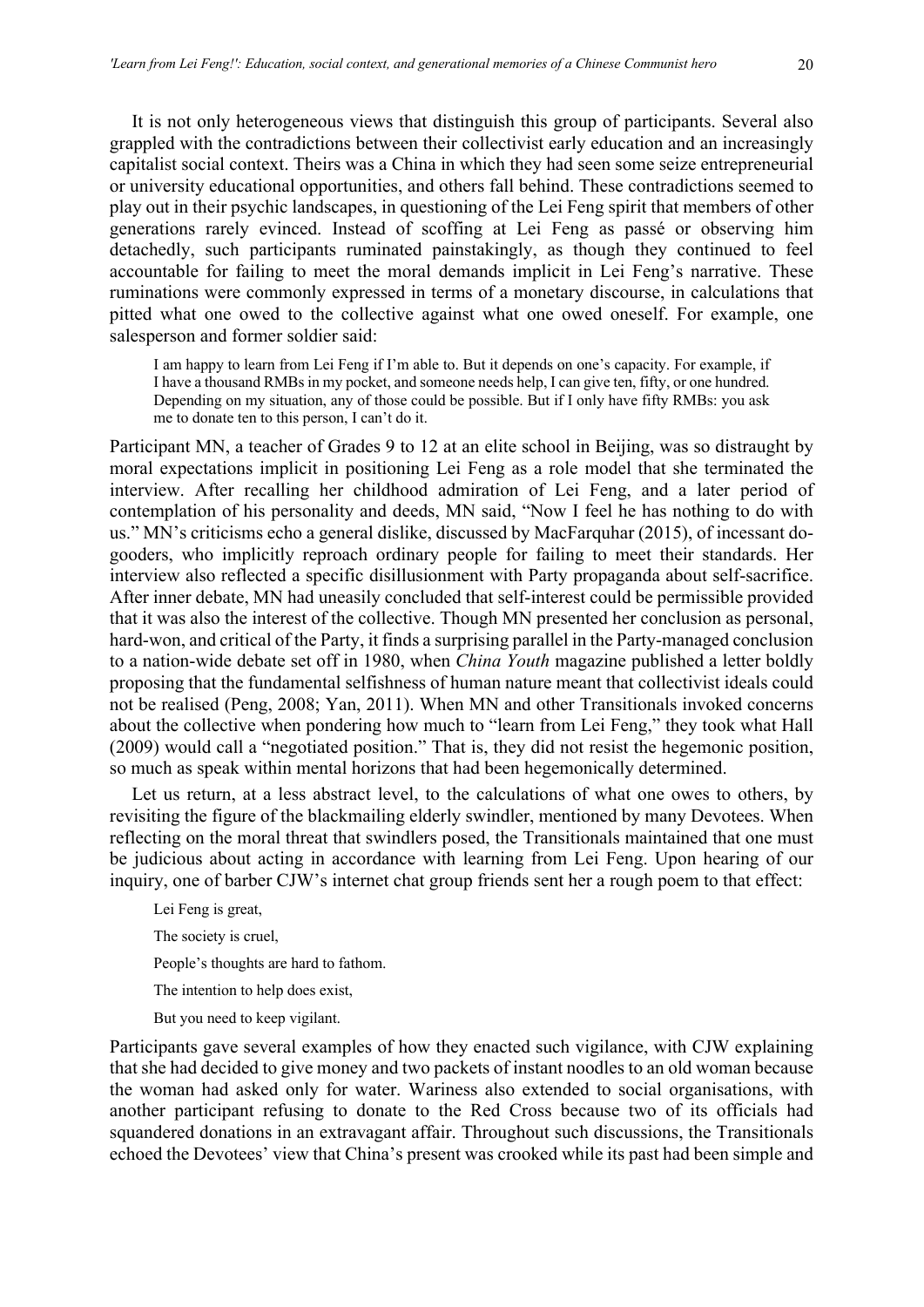pure. However, while the Devotees idealistically proposed that reinvigorating the population's Lei Feng spirit would restore the moral order, the Transitionals took a more pragmatic tack.

#### **Conclusion**

Our study of stances toward Lei Feng has served as an entry point to the understanding of intergenerational differences and conflicts as citizens of today's China cast their eyes on their capitalist, consumerist, urbanised present and their collectivist, rural past. *Contra* most generational analyses, our research pays close heed to childhood, positioning it as an unsung phase of generational formation, potentially informing attitudes and shaping enduring affects related to understandings of social change, conceptions of morality, and inclinations about altruism toward strangers. In our study, it is elementary school pedagogy that paves the way to childhood's potential significance. Among the participants who were comparatively detached and disinterested in *learning from Lei Feng* numbered those who were so old that they had been exposed to little formal Lei Feng education during China's collectivist years; so uneducated that they had, in effect, sidestepped such education; or so young as to have received only a minimal, bland Lei Feng education presented in a thoroughly capitalist, consumerist China. These detached participants contrast starkly with the two generations who received the greatest elementary school education about Lei Feng. The affectively immersed Devotees had experienced a doggedly collectivist early education that was closely aligned with, and thoroughly penetrated by, its socio-political context. However, in the heterogeneous, conflicted, and sometimes painfully soul-searching views of the Transitionals, we posit that we can perceive the consequences of the fault line between an early collectivist education and a sociopolitical context rapidly shifting toward capitalism.

The limitations of the study's conclusions need to be acknowledged. Within the scope of this analysis and our data, we could not fully examine the views of participants who were exceptions to general patterns, or extensively explore how higher education might influence participants' reflective capacities. This may particularly be the case regarding the sample of only six Observers. Further, we note that many of our sample are from China's capital, Beijing, and from nearby Hebei province, home to such notable communist legacies as the tomb of Dr Norman Bethune. Had our research been conducted in Hong Kong, site of the 2014 Umbrella Movement, we expect that participants might have voiced sharper criticism of Lei Feng. Finally, we wish to sound a note of caution about the ontological and epistemological approach to generations used herein. As is typical in generations scholarship, we have here inferred the existence of generations from the data. Such an analytic process runs the risk of reifying generations (for example, as perennially 'Light-Hearted'), without taking into account that generations are more precisely conceived as moving targets or works-in-progress, partly *real* yet also partly produced through discourses that reflect societal contestations and acts of moral regulation (Reulecke, 2008; Bischoping & Gao, 2017; Gao & Bischoping 2018).

The timing of our study leaves indelible traces in the data. When coauthor Gao was conducting the interviews in 2015, elderly Party member YHM advised him that the topic of Lei Feng was a sensitive one, a comment that bewildered us at the time. Yet, netizens (that is, citizens of the internet) alienated from the official political culture have increasingly been expressing suspicion regarding the authenticity of Lei Feng's story (Gao & Bischoping, 2019). In 2015, fuelled by this suspicion, word spread that all articles related to Chairman Mao, Lei Feng, and other revolutionary heroes, would be removed from elementary school Chinese language textbooks. The Ministry of Education swiftly declared this message a rumour, and reaffirmed the inclusion of Lei Feng in school textbooks as part of the highly valued education on China's revolutionary tradition (She, 2015). In 2018, a new *Heroes and Martyrs Protection Law* passed, prohibiting the defaming and denial of China's historical heroes, including Lei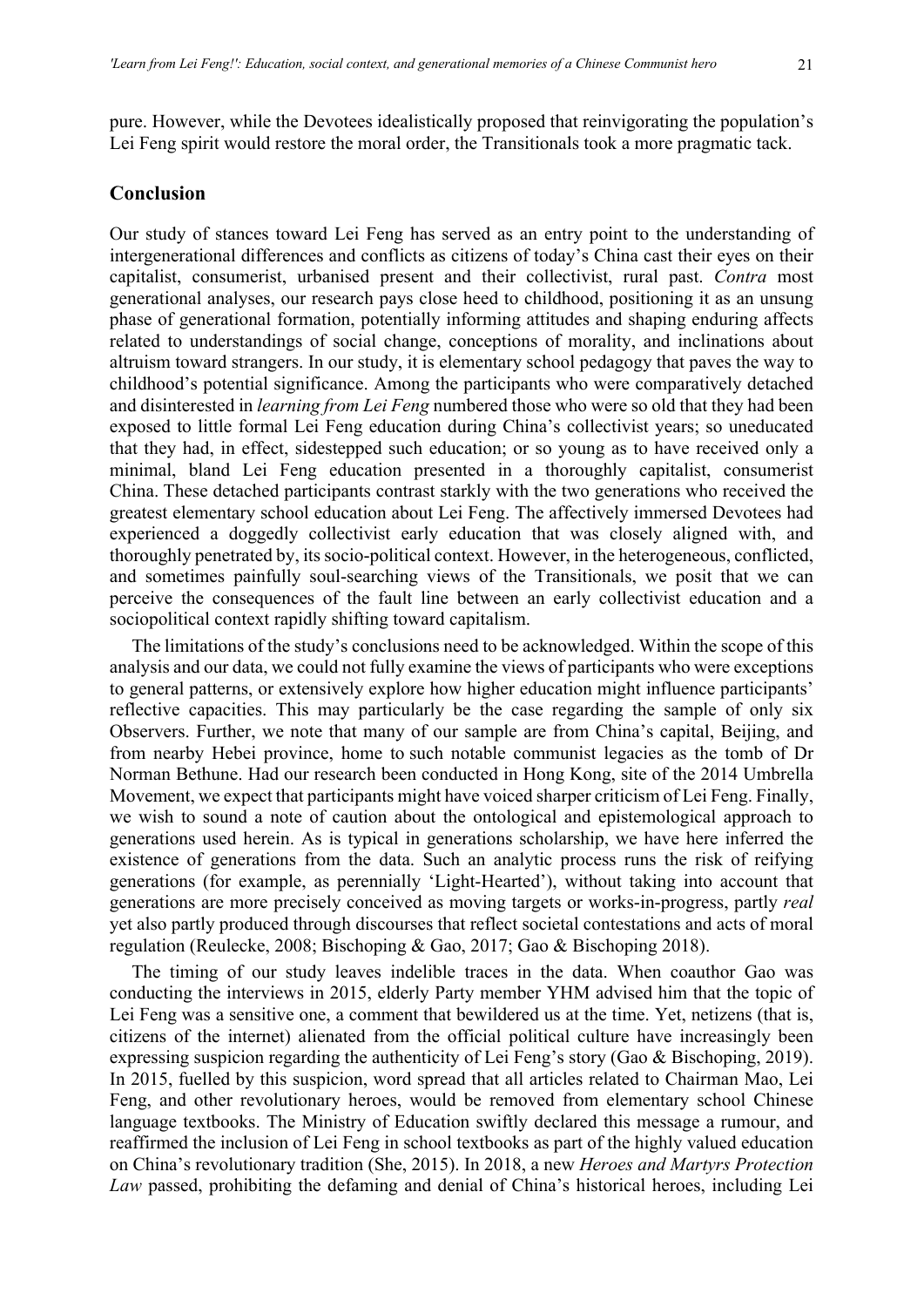Feng. Given President Xi Jinping's determination to revive China's socialist legacy (Lam, 2015), Lei Feng is likely to attract more attention in China's education. Last, studies such as this may well garner less forthcoming responses or become ethically fraught to conduct.

# **References**

- Bischoping, K., & Gao, Z. (2018). Reframing generations scholarship through the eyes of ordinary Chinese. *Chinese Sociological Dialogue*, *3*(2), 133–147.
- Cherrington, R. (1997). Generational issues in China: A case study of the 1980s generation of young intellectuals. *The British Journal of Sociology*, *48*(2), 302–320.
- Clifford, R. (2017). Who is a survivor? Child Holocaust survivors and the development of a generational identity. *Oral History Forum d'histoire orale*, *37* (Special Issue on Generations and Memory: Continuity and Change), 1-23.
- Dello-Iacovo, B. (2009). Curriculum reform and 'quality education' in China: An overview. *International Journal of Educational Development*, *29*(3), 241–249.
- Deng, Z., & Treiman, D. J. (1997). The impact of the Cultural Revolution on trends in educational attainment in the People's Republic of China. *American Journal of Sociology*, *103*(2), 391–428.
- Drew, P., & Holt, E. (1988). Complainable matters: The use of idiomatic expressions in making complaints. *Social Problems*, *35*(4), 398–417.
- Edwards, L., & Jeffreys, E. (Eds.). (2010). *Celebrity in China*. Hong Kong: Hong Kong University Press.
- Farquhar, J. (2002). *Appetites: Food and sex in post-socialist China*. Durham, NC: Duke University Press.
- Gao, Z., & Bischoping, K. (2018). The emergence of an elder-blaming discourse in 21stcentury China. *Journal of Cross-Cultural Gerontology*, *33*(2), 197–215.
- Gao, Z., & Bischoping, K. (2019). The Communist hero and the April Fool's joke: The cultural politics of authentication and fakery. *Social Anthropology*, *27*(3), 438-454.
- Geist, B. (1990). Lei Feng and the "Lei Fengs of the Eighties"'. *Papers on Far Eastern History*, *42*, 97–124.
- Gentz, N. (2014). Negotiating the past: Narratives of the Cultural Revolution in history, literature, popular media and interviews. In T. Plänkers (Ed.), J. Hart (Trans.), *Landscapes of the Chinese soul: The enduring presence of the Cultural Revolution* (pp. 1–34). London, UK: Routledge.
- Guo, S., & Guo, Y. (Eds.). (2016). Spotlight on China: Changes in education under China's market economy. Boston, MA: Sense Publishers.
- Hall, S. (2009). Encoding/Decoding. In M. G. Durham & D. M. Kellner (Eds.), *Media and cultural studies: Keyworks* (Revised, pp. 163–173). Oxford, UK: Wiley-Blackwell.
- Hansen, M. H. (2015). *Educating the Chinese individual: Life in a rural boarding school*. Seattle, WA: University of Washington Press.
- Hong, Y., & Sheng, M. (1963). Xuexi Lei Feng, hao bangyang [Learn from the good example of Lei Feng]. In Shanghai renmin guangbo diantai yinyue zu (Ed.), *Geming qunzhong gequ*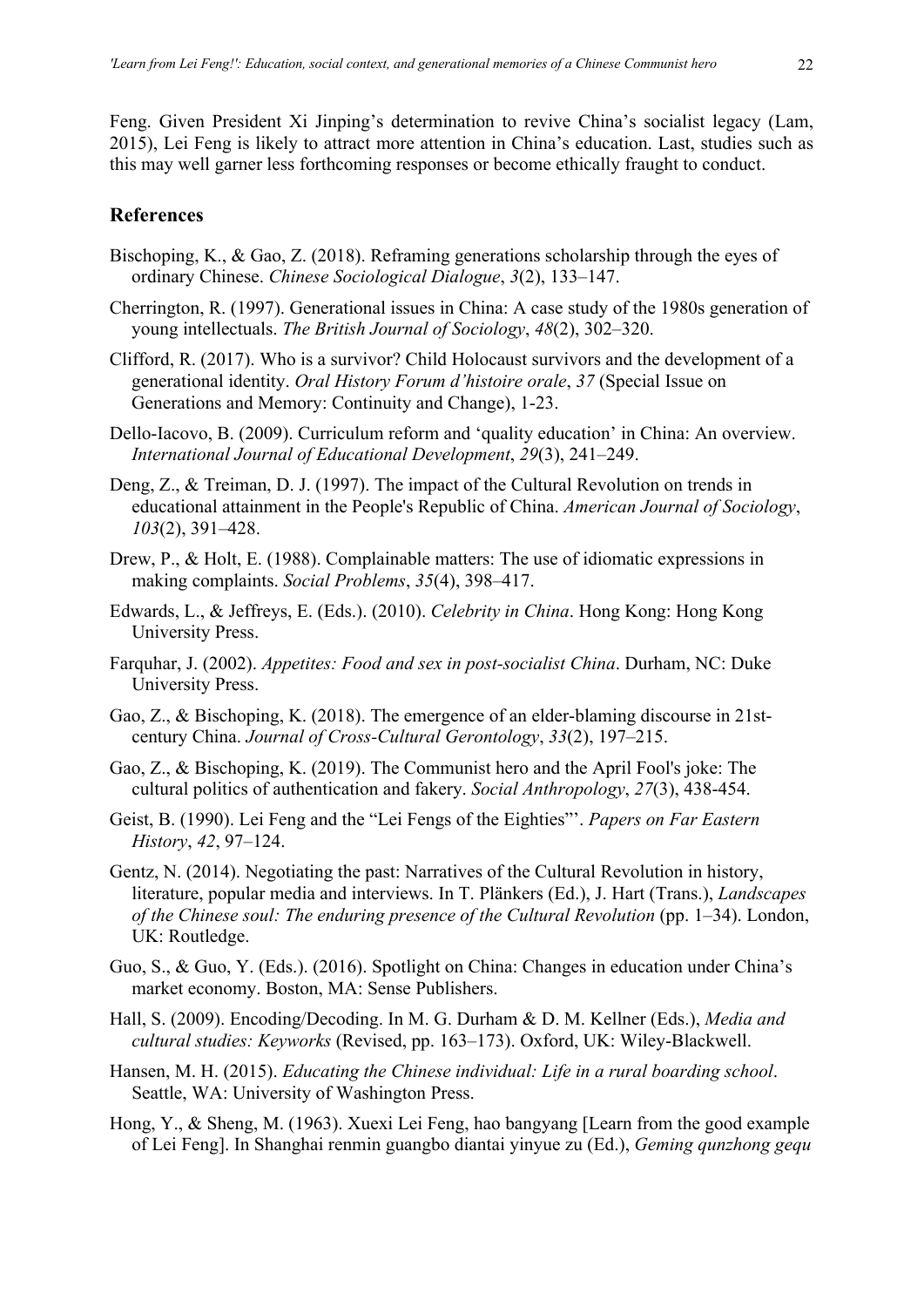*xuan [Selection of songs for revolutionary people]* (p. 117). Shanghai, China: Shanghai wenyi chubanshe.

- Hung, E. P. W., & Chiu, S. W. K. (2003). The lost generation: Life course dynamics and xiagang in China. *Modern China*, *29*(2), 204–236.
- Inglehart, R., & Flanagan, S. C. (1987). Value change in industrial societies. *American Political Science Review*, *81*(4), 1289–1319.
- Jennings, M. M., & Zhang, N. (2005). Generations, political status, and collective memories in the Chinese countryside. *The Journal of Politics*, *67*(4), 1164–1189.
- Jiang, Y., & Ashley, D. (2000). Mao's children in the new China: Voices from the Red Guard generation. New York, NY: Routledge.
- Jing, Q., & Ruiming, L. (2013). New trends among young Chinese consumers. *SERI Quarterly, 6*(1), 23.
- Kim, J. (2016). Chinese migrant workers' cynicism and the politics of 'decent' wage. In H. Steinmüller & S. Brandtstädter (Eds.), *Irony, Cynicism and the Chinese State* (pp. 63–83). New York, NY: Routledge.
- Lam, W. W.-L. (2015). Chinese politics in the era of Xi Jinping: Renaissance, reform, or retrogression? New York, NY: Routledge.
- Larson, W. (2011). The Freudian subject and the Maoist mind: The diaries of Hermine Hug-Hellmuth and Lei Feng. *Psychoanalysis and History*, *13*(2), 157–180.
- Lee, H. (2014). *The stranger and the Chinese moral imagination*. Stanford, CA: Stanford University Press.
- Li, C. (2009). *Mao's last dancer*. New York, NY: Penguin.
- Li, M. (1990). Moral education in the People's Republic of China. *Journal of Moral Education*, *19*(3), 159–171.
- Liaoning ribao. (1963, February 7). Lei Feng riji zhaichao [Excerpts from Lei Feng's diary]. *Renmin Ribao*, p. 3.
- MacFarquhar, L. (2015). Strangers drowning: Grappling with impossible idealism, drastic choices, and the overpowering urge to help. New York, NY: Penguin.
- Mannheim, K. (1952). *Essays on the sociology of knowledge*. (P. Kecskemeti, Ed.). New York, NY: Routledge & Kegan Paul.
- Mao, Z. (1966). *Mao Zedong Yulu [Quotations from Mao Zedong].* (B. Lin, Ed.). Beijing China: Zhongguo renmin jiefangjun zongzhengzhibu.
- Mitter, R. (2003). Old ghosts, new memories: China's changing war history in the era of post-Mao politics. *Journal of Contemporary History*, *38*(1), 117–131.
- Peng, Y. (2008). *A U-turn in the desert: Figures and motifs of the Chinese nineteen eighties*. PhD Dissertation, University of Minnesota, Minneapolis, MN.
- Qian, G., & Liu, H. (1966). *Lei Feng de shaonian shidai [Lei Feng's childhood]*. Beijing, China: Lianhuahua chubanshe.
- Reed, G. G. (1995). Moral/political education in the People's Republic of China: Learning through role models. *Journal of Moral Education*, *24*(2), 99–111.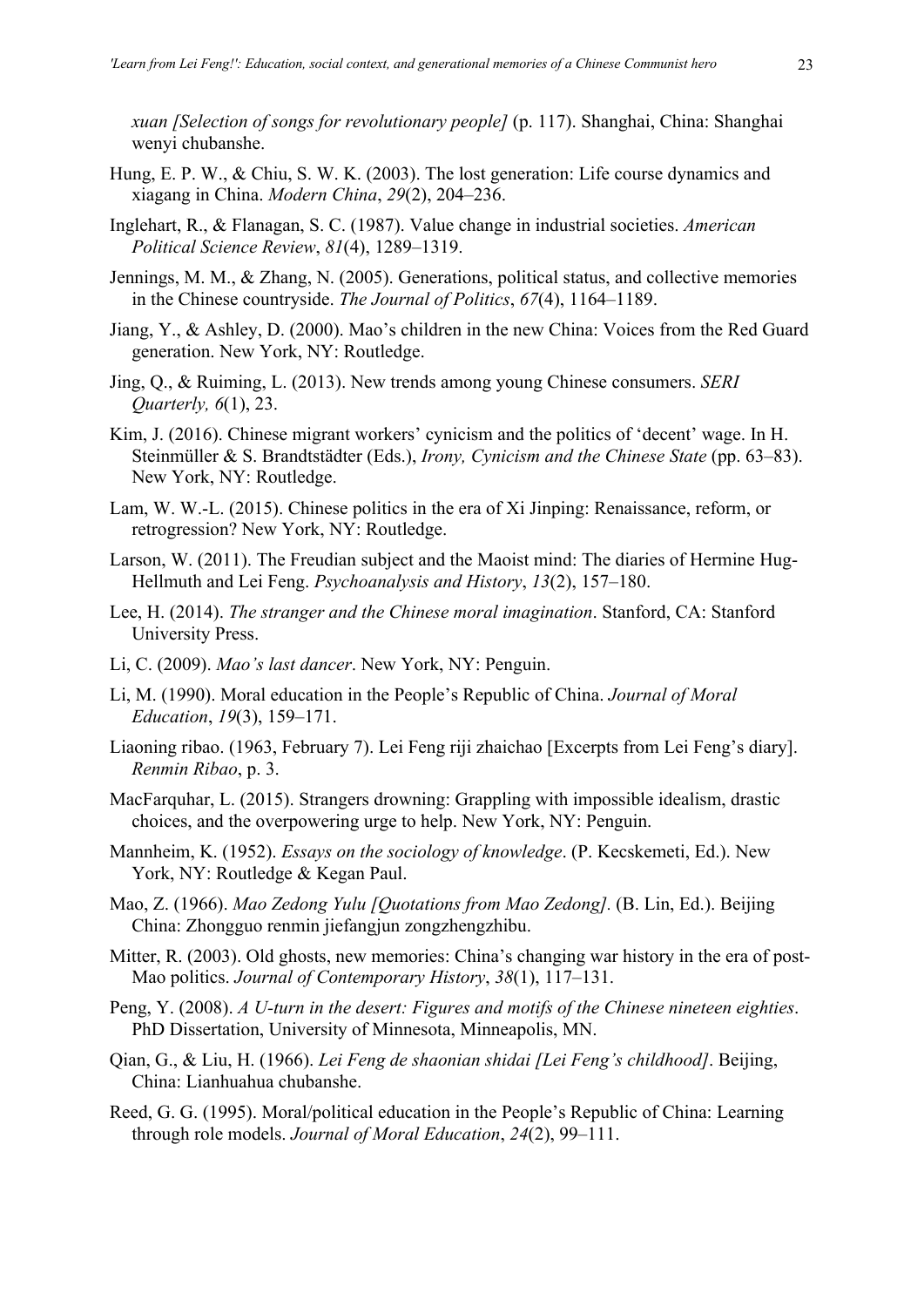- Reulecke, J. (2008). Generation/generationality, generativity, and memory. In A. Erll & A. Nünning (Eds.), *Media and Cultural Memory/Medien und kulturelle Erinnerung* (pp. 119– 125). New York, NY: Walter de Gruyter.
- Roberts, R. (2015). Reconfiguring Red: Class discourses in the new millennium TV adaptation of *The Red Detachment of Women*. *China Perspectives*, *2015*(2), 25–31.
- Sausmikat, N. (2003). Generations, legitimacy, and political ideas in China: The end of polarization or the end of ideology? *Asian Survey*, *43*(2), 352–384.
- She, Y. (2015, December 18). Jiaoyu bu: Mao Zedong, Lu Xun, Lei Feng meiyou cong zhongxiaoxue jiaocai shanchu [Ministry of Education: No deletion of Mao Zedong, Lu Xun, and Lei Feng from middle and elementary school textbooks]. *Xinlang Caijing [Sina Finance]*. Retrieved from http://finance.sina.com.cn/roll/2015-12-18/docifxmszek7218403.shtml
- Steen, A. (2014). "To live is to serve the people" The spirit of model soldier Lei Feng in postmodernity. In A. Hulme (Ed.), *The changing landscape of China's consumerism* (pp. 151–176). New York, NY: Elsevier.
- Wang, T. (2014). The Cultural Revolution and overacting: Dynamics between politics and performance. London, UK: Lexington Books.
- Wang, Z. (Producer), & Kang, N., & Lei, X. (Director). (1996). *The days without Lei Feng* [Motion picture]. Beijing: China: Qingnian dianying zhipian chang & Beijing Zijincheng yingye gongsi.
- Wu, X., & Ye, Y. (2018). *Technical and vocational education in China*. Singapore: Springer
- Yan, Y. (2011). The changing moral landscape. In A. Kleinman, Y. Yan, J. Jun, S. Lee, E. Zhang, T. Pan, … J. Guo (Eds.), *Deep China: The moral life of the person: What anthropology and psychiatry tell us about China today* (pp. 36–77). Berkeley, CA: University of California Press.

# **Acknowledgements**

We thank the editors and reviewers for their thoughtful comments, and the Georg Eckert Institute for International Textbook Research, the Faculty of Liberal Arts and Professional Studies, York University, and the Social Sciences and Humanities Research Council of Canada for their support.

#### **About the Authors**

**Katherine Bischoping** (PhD, University of Michigan), an Associate Professor of Sociology at York University, studies the behind-the-scenes work of methodologists, gendered cultural narratives, and the role of narration in oral history and memory studies. Recently, Amber Gazso (York University) and she coauthored Analyzing Talk in the Social Sciences: Narrative, Conversation and Discourse Strategies (2016, Sage), and Yumi Ishii (University of Tokyo) and she co-edited a special issue of Oral History Forum d'histoire orale, entitled "Generations and Memory: Continuity and Change" (2017).

**Zhipeng Gao** holds a PhD in psychology from York University and is currently a SSHRC postdoctoral fellow in the Department of Sociology and Anthropology of Simon Fraser University. He studies Chinese psychology in the socialist and economic reform eras, particularly focusing on China's moral ideals, social deviance, as well as the transformation of